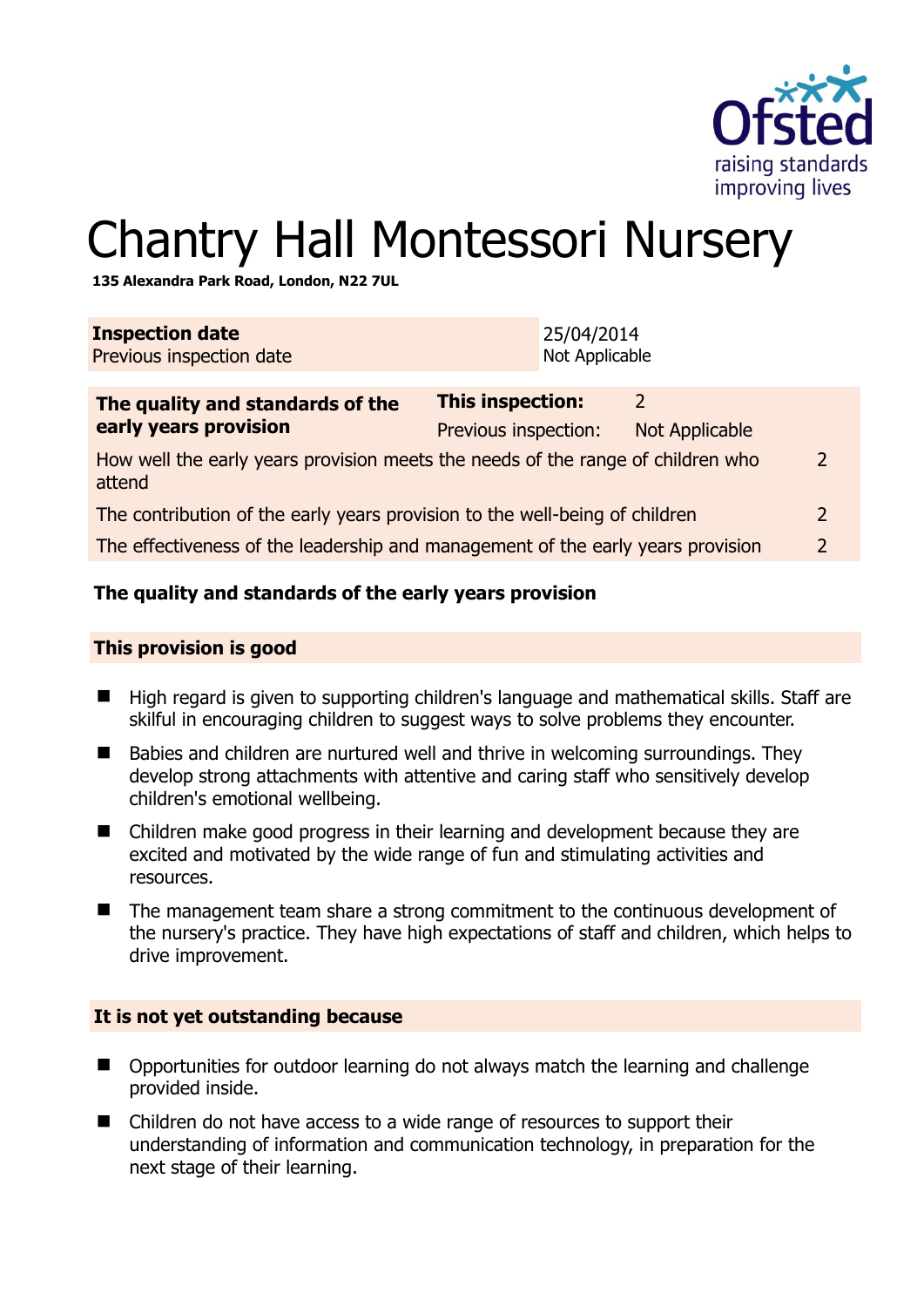# **Information about this inspection**

Inspections of registered early years provision are:

- scheduled at least once in every inspection cycle the current cycle ends on 31 July 2016
- scheduled more frequently where Ofsted identifies a need to do so, for example where provision was previously judged inadequate
- **•** brought forward in the inspection cycle where Ofsted has received information that suggests the provision may not be meeting the legal requirements of the Early Years Foundation Stage or where assessment of the provision identifies a need for early inspection
- **•** prioritised where we have received information that the provision is not meeting the requirements of the Early Years Foundation Stage and which suggests children may not be safe
- scheduled at the completion of an investigation into failure to comply with the requirements of the Early Years Foundation Stage.

# **Inspection activities**

- The inspector observed the children's activities and staff's interaction with children.
- $\blacksquare$ The inspector held meetings with the head director, children's key persons and other staff.
- The inspector looked at a sample of children's assessment records and planning documentation.
- $\blacksquare$ The inspector spoke to some parents and took account of their views during the inspection.
- The inspector looked at a sample of the nursery's policies and procedures and staff's records.

# **Inspector**

Yasmine Hurley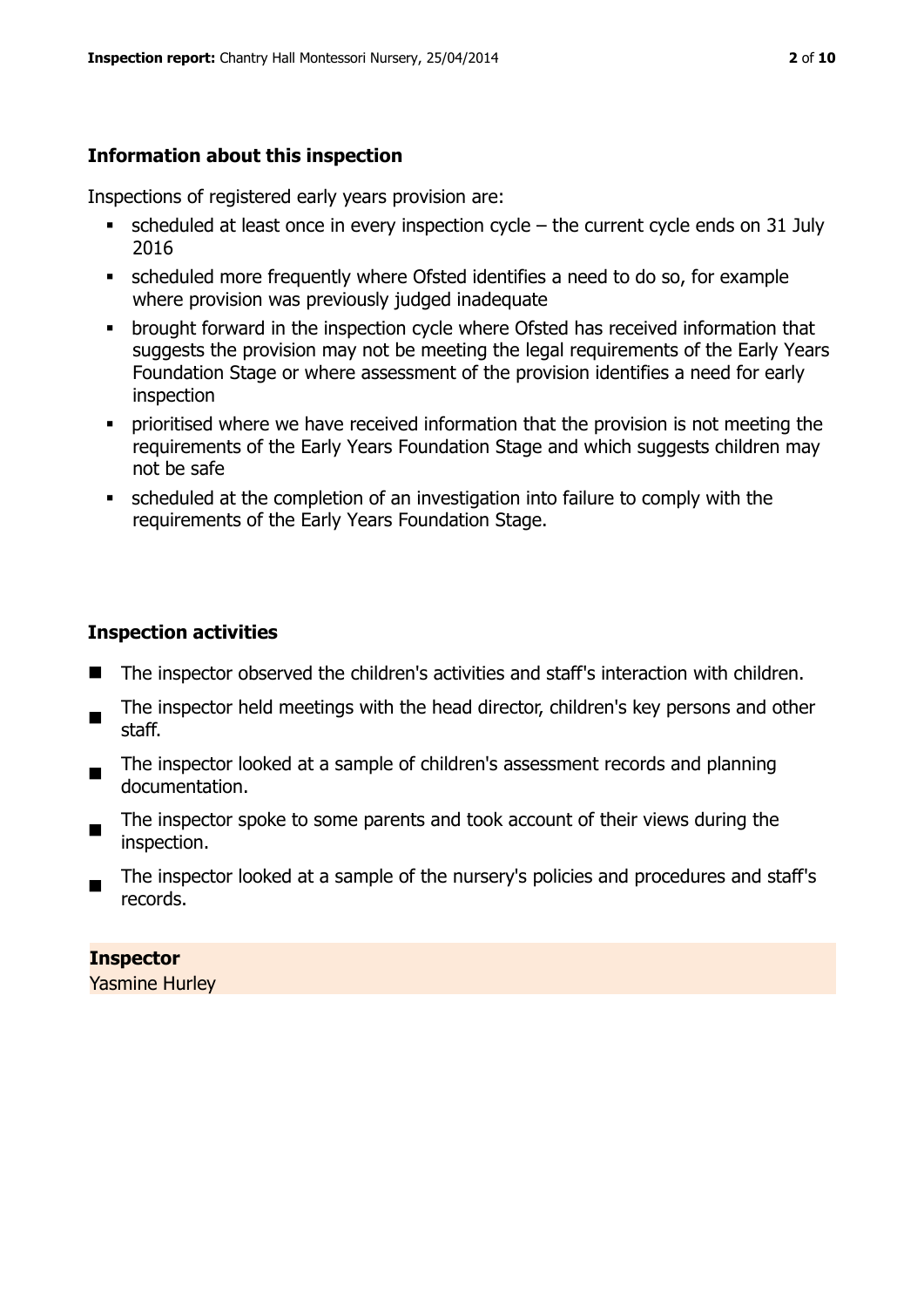# **Full report**

### **Information about the setting**

Chantry Hall Montessori Nursery registered in 2013. It is one of four settings run by a private individual and operates from a purpose built, three floor building in Muswell Hill in the London Borough of Haringey. An enclosed outdoor play area is available for outside play. The nursery provision follows the Montessori teaching ethos. The nursery is open Monday to Friday 8am to 6pm for 46 weeks a year. Children attend for a variety of sessions. The provision is registered on the Early Years Register and there are currently 46 children on roll. The nursery receives funding for the provision of free early education for children aged three and four-year olds. The nursery supports children who speak English as an additional language. The nursery employs 16 members of staff, all of whom hold relevant childcare qualifications including two members of staff who hold Early Years Professional Status and one member of staff who holds Qualified Teacher Status.

# **What the setting needs to do to improve further**

#### **To further improve the quality of the early years provision the provider should:**

- enhance children's learning by planning further opportunities for them to explore and be creative outdoors
- increase the use of information and communication technology resources to strengthen children's understanding of the world.

#### **Inspection judgements**

#### **How well the early years provision meets the needs of the range of children who attend**

Staff care for children very well in this welcoming, inclusive and children-centred nursery. They have a clear understanding of how to meet the learning and development requirements of the Statutory framework for the Early Years Foundation Stage. There are good systems in place for monitoring children's progress towards the early learning goals. Therefore, they enable children to make good progress. Staff plan stimulating and exciting activities in all areas of learning and have developed effective planning methods, which take full account of each child's individual learning needs and interests. As a result, children are keen to learn. Key persons observe and assess children and clearly identify children's achievements and their next steps of learning. Parents are encouraged to contribute towards their children's ongoing assessments. They use a daily two-way diary and discuss with their child's key person the progress their children have made at home. This demonstrates a good approach to valuing information from parents and helps key persons to plan for children's individual learning. Staff support children learning English as an additional language well. They ask parents for key words in children's home languages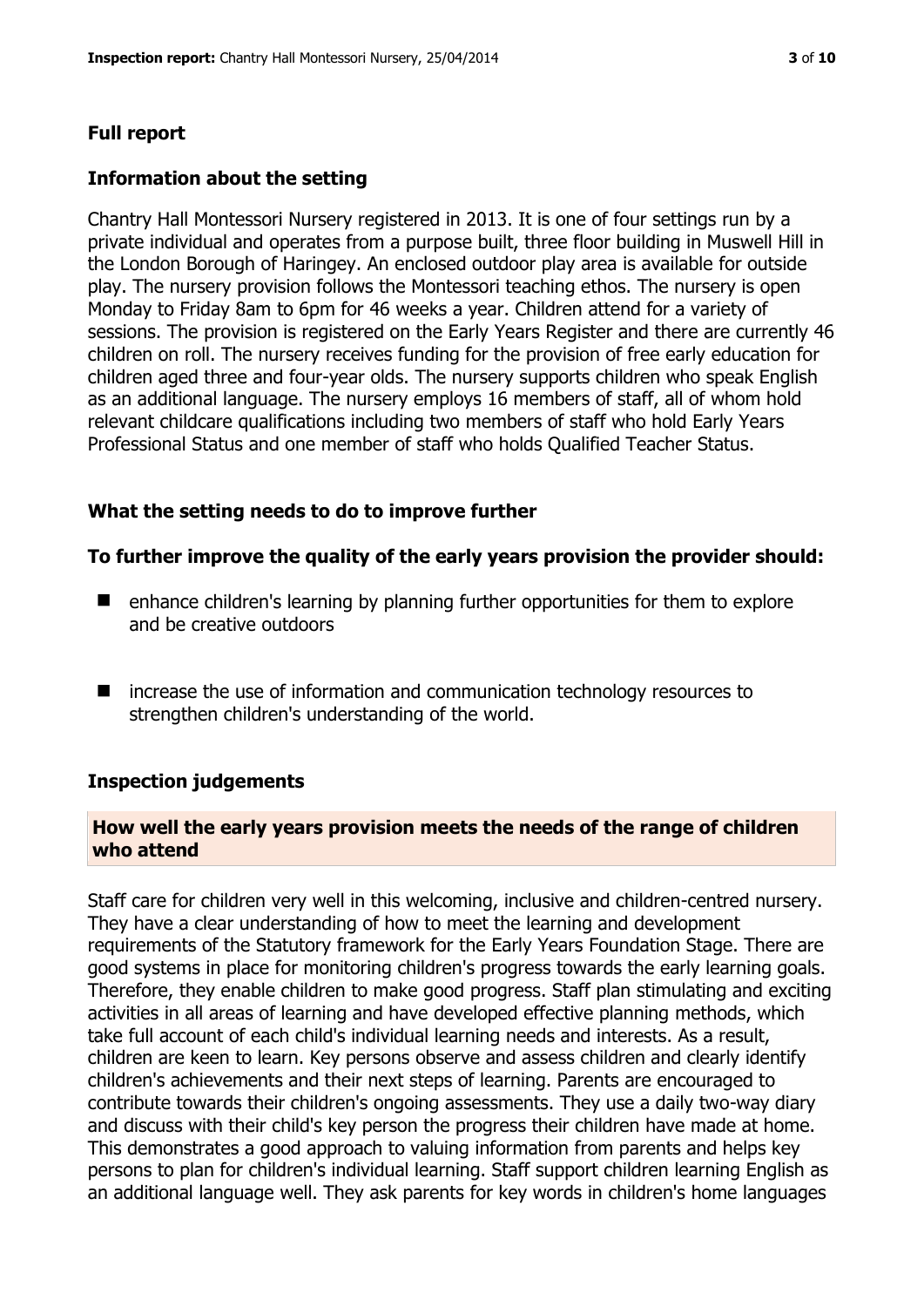to help them communicate effectively with the children. Consequently, all children, especially those learning English as an additional language, make good progress from their starting points.

Staff use good teaching strategies to support children's language and communication skills throughout their daily activities and routines. For example, children show a love of books as they pick up a favourite and take it to staff saying the name of the story. Children then sit down, turn the pages and point their fingers to the pictures as they retell the story in their own words. Staff support children's communication and language exceptionally well, asking useful questions to make the children think and extend their vocabulary further. They teach children sounds and rhymes through singing songs and circle time. Staff extend older children's literacy skills further helping them to write their name, as well as basic words. Babies and toddlers benefit from very attentive staff. Babies smile and laugh in response to staff's constant chat, which supports their early social skills. They also enjoy listening to songs and rhymes with repetitive phrases to reinforce their language.

Staff use good aspects of the Montessori approach in their teaching. Children use the Montessori resources, investigating numbers, space and shapes, and using the traditional wooden resources to practise counting. These are easily accessible from the low-level shelves. For example, children complete puzzles, count wooden rods and work out simple calculations. Staff teach children to use mathematical thinking throughout their play such as counting the tentacles of an octopus when they are categorising animals into different sections. Older children can recognise and write numbers up to 10. These activities help children to build good skills for their future lives.

Children enjoy good physical activities both indoors and outdoors and in all weathers. They use a variety of equipment such as wheeled cars, construction bricks, climbing frame and balancing blocks to practise and extend their physical skills. Babies' learn to walk and climb as staff support them to access resources such as push along buggies and small cars. These experiences enable children to be active, climb and balance. However, although children enjoy playing in the garden, there are few resources to further support children's development in some areas of learning. For example, staff do not provide them with resources outdoors, to help children who have active learning styles and like to be outdoors, to develop their creative skills such as drawing and early writing. In addition, there are no resources outdoors for children to develop their exploration skills such as learning about living things.

Staff provide children with a wide range of exciting sensory play activities to support all areas of development. For example, children discover shape, size and weight as they explore with play dough while creating interesting sculptures. Staff place interesting items and artefacts around the nursery, which inspire children and initiate conversations as they play. For example, bowls of shells, beads and displays of seeds, plants and reference books on nature. Staff encourage children by joining in and offering lots of praise. Babies explore and investigate everyday objects while playing with treasure baskets. They show an interest in simple mechanical toys to enable them to have first-hand experiences and challenges, such as press button toys and books. However, resources to enable children to strengthen their understanding of everyday technology, such as information and communication technology equipment, are not extensive. Children develop a good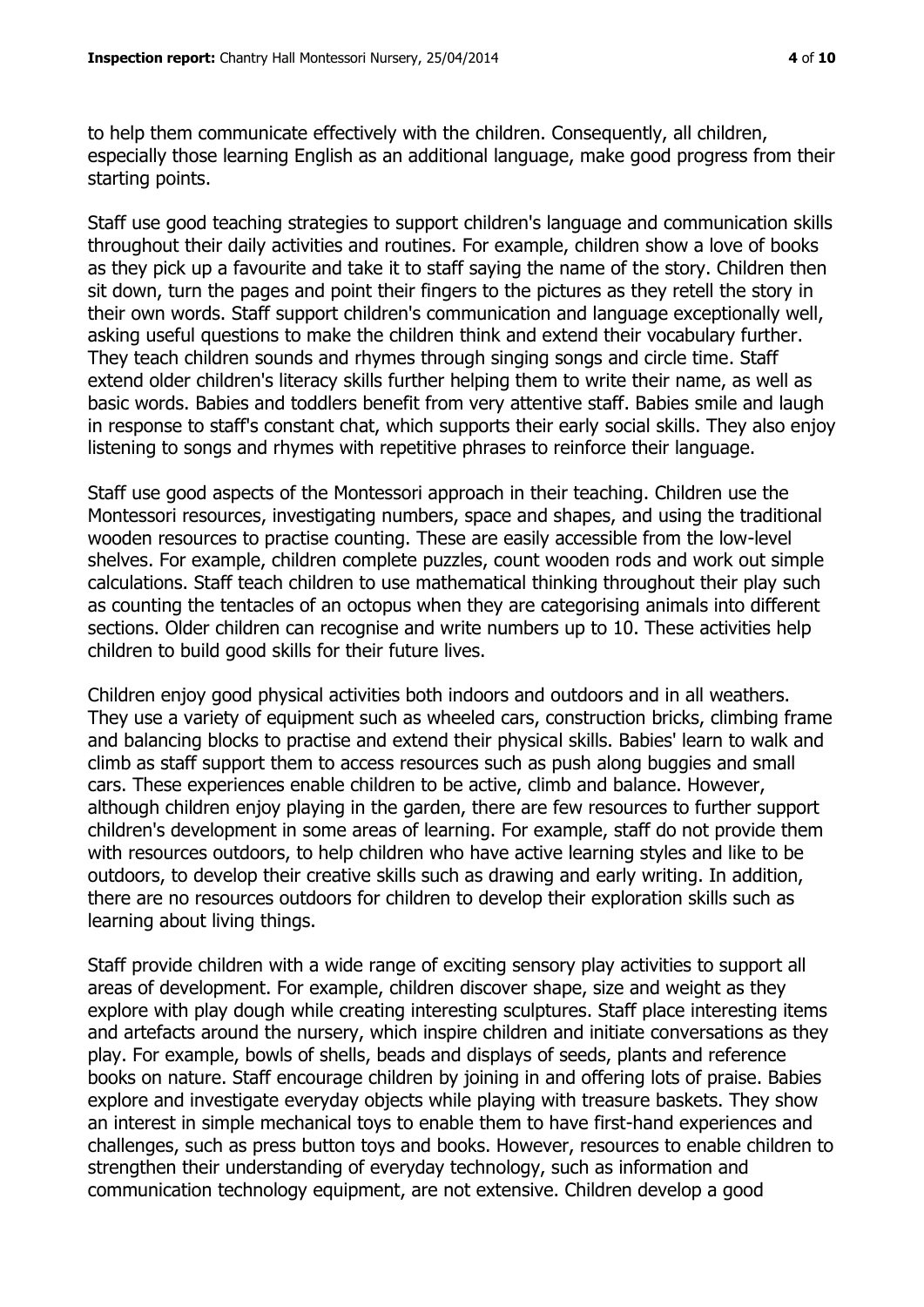awareness and understanding of the world around them through discussions and activities about other cultures and beliefs. They use a good range of multicultural resources including books and maps and celebrate festivals from around the world. This helps children to learn about the similarities and differences between themselves and others.

#### **The contribution of the early years provision to the well-being of children**

Children establish secure attachments with their key person and have settled well, because staff meet their individual needs. They are confident and have a strong sense of belonging. Babies and toddlers are very confident to explore their surroundings as they successfully move around the furniture and play with toys that they find at their level. This helps strengthen children's confidence and independence. Children work exceptionally well independently and with other children, showing good negotiation and cooperation skills. Staff manage children's behaviour very well. They are positive role models and speak to the children and each other calmly and with respect. They explain their expectations and offer meaningful praise and lots of encouragement. As a result, children behave very well and show a good awareness of responsibility within the nursery. This helps promote children's well-being and prepares them for their future move to school. Children confidently make choices about their play, put items back when finished and clean up after themselves. Children learn how to keep safe as they participate in regular fire drills that allow them to learn what to do in an event of emergency.

Staff teach children the importance of having a healthy balanced diet and regular exercise. The nursery employs a cook, who prepares nutritional meals using fresh produce. Meals are positive occasions as staff encourage children to enjoy the good range of healthy food and offer kind and gentle support when needed. Staff are aware of children's dietary restrictions and support their individual needs by preparing healthy alternative meals. Staff follow consistently good hygiene practices to promote children's well-being. Children are encouraged to independently use the toilet and wash their hands, using the small lowlevel sinks at appropriate times of the day. This helps children to develop the skills needed for when they go to school. Staff ensure that children are physically active in all weathers and benefit from trips to the local park. This helps children to enjoy the fresh air and exercise as part of a healthy lifestyle.

#### **The effectiveness of the leadership and management of the early years provision**

Management meet all the requirements of the Statutory framework for the Early Years Foundation Stage. They take positive steps to safeguard children's welfare. The manager implements robust recruitment and vetting procedures to appoint staff who are suitable to work with children. Staff have good knowledge of safeguarding procedures; they are aware of the potential signs, which may trigger concerns about a child's welfare and the procedure to follow in the event of any concerns. Management and staff make children's safety a priority. Risk assessment procedures are implemented to ensure equipment and play areas are safe from dangers. This helps staff to promote children's welfare effectively.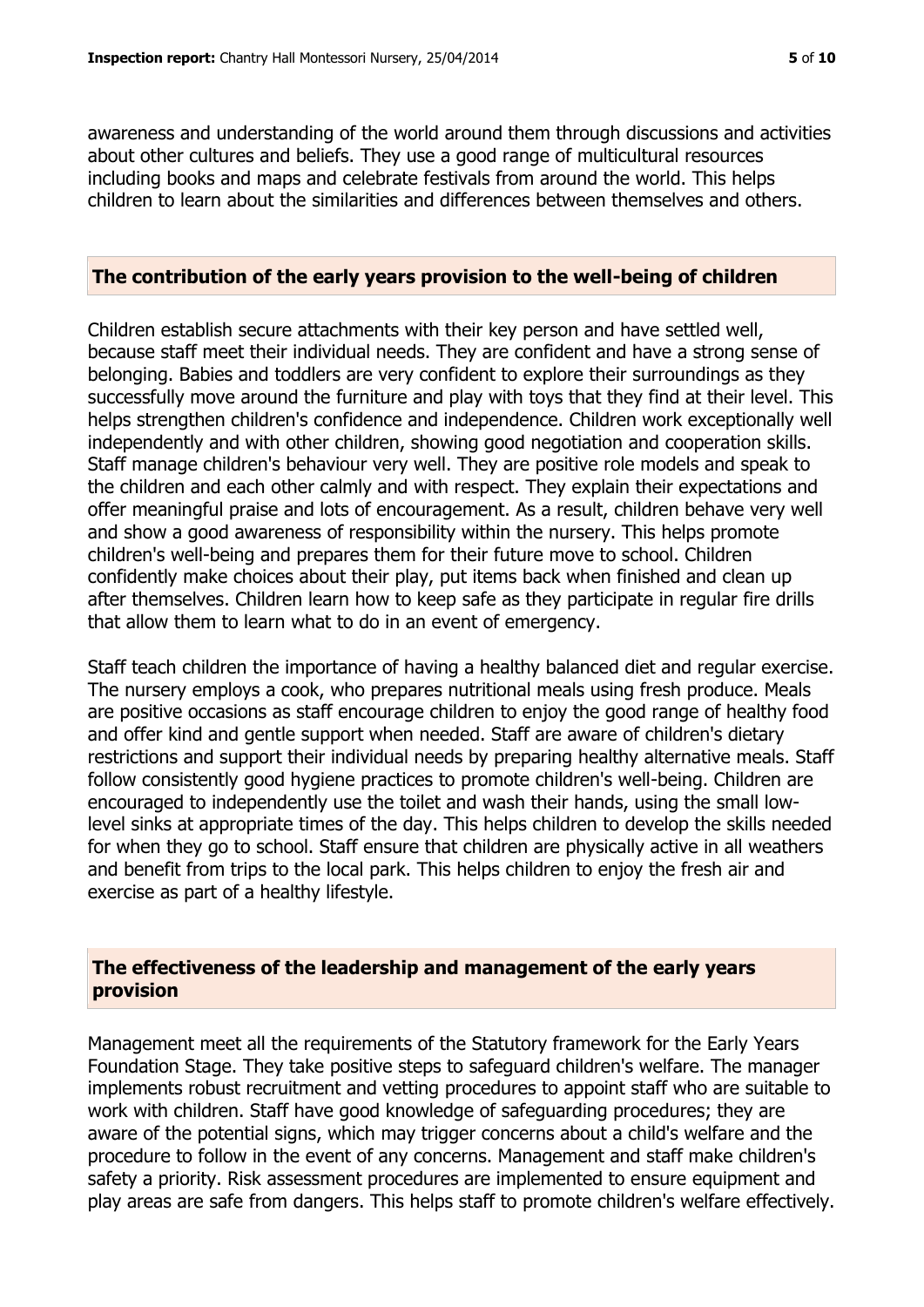Management implement comprehensive policies and procedures to ensure the smooth day-to-day running of the nursery. All policies are shared with parents.

Management strengthen the team by the hands-on approach of the Head Directress and the links with the other nurseries in the group. This leads to shared good practice to improve overall outcomes for children. Management supervise staff regularly and this helps them to spot any issues related to performance. They have good systems in place to provide targeted support to staff to improve performance. The manager ensures that regular supervision meetings take place and this helps to maintain the good standards and practice across the nursery. As a result, effective self-evaluation procedures are in place, which include the views of staff, parents, children and other interested partners, such as advisory early years development workers.

The partnership with parents is strong. Regular parents' meetings enable the parent and key person to discuss the child's development and agree next steps. Parents value this partnership greatly and comment on how their children are happy and all staff are friendly and caring. Staff have established good relationships with other external professionals and agencies. They have a good awareness of the importance of working with other day care settings who may have care of the children and this helps them to provide consistent care.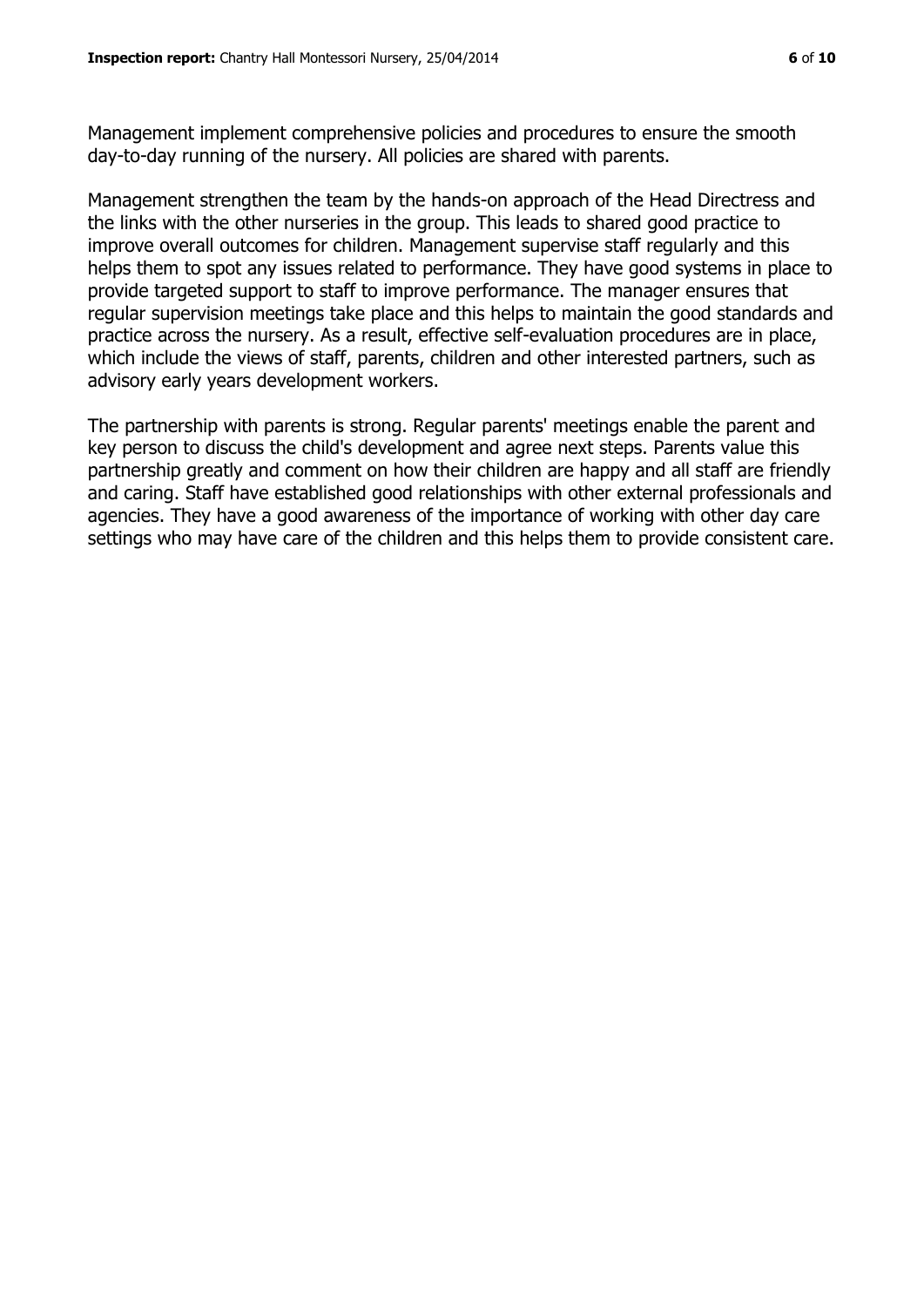# **What inspection judgements mean**

# **Registered early years provision**

| <b>Grade</b> | <b>Judgement</b>        | <b>Description</b>                                                                                                                                                                                                                                                                                                                                                                                |
|--------------|-------------------------|---------------------------------------------------------------------------------------------------------------------------------------------------------------------------------------------------------------------------------------------------------------------------------------------------------------------------------------------------------------------------------------------------|
| Grade 1      | Outstanding             | Outstanding provision is highly effective in meeting the needs<br>of all children exceptionally well. This ensures that children are<br>very well prepared for the next stage of their learning.                                                                                                                                                                                                  |
| Grade 2      | Good                    | Good provision is effective in delivering provision that meets<br>the needs of all children well. This ensures children are ready<br>for the next stage of their learning.                                                                                                                                                                                                                        |
| Grade 3      | Requires<br>improvement | The provision is not giving children a good standard of early<br>years education and/or there are minor breaches of the<br>safeguarding and welfare requirements of the Early Years<br>Foundation Stage. It will be monitored and inspected within<br>twelve months of the date of this inspection.                                                                                               |
| Grade 4      | Inadequate              | Provision that is inadequate requires significant improvement<br>and/or enforcement action. The provision is failing to give<br>children an acceptable standard of early years education and/or<br>is not meeting the safeguarding and welfare requirements of<br>the Early Years Foundation Stage. It will be monitored and<br>inspected again within six months of the date of this inspection. |
| Met          |                         | The provision has no children on roll. The inspection judgement<br>is that the provider continues to meet the requirements for<br>registration.                                                                                                                                                                                                                                                   |
| Not met      |                         | The provision has no children on roll. The inspection judgement<br>is that the provider does not meet the requirements for<br>registration.                                                                                                                                                                                                                                                       |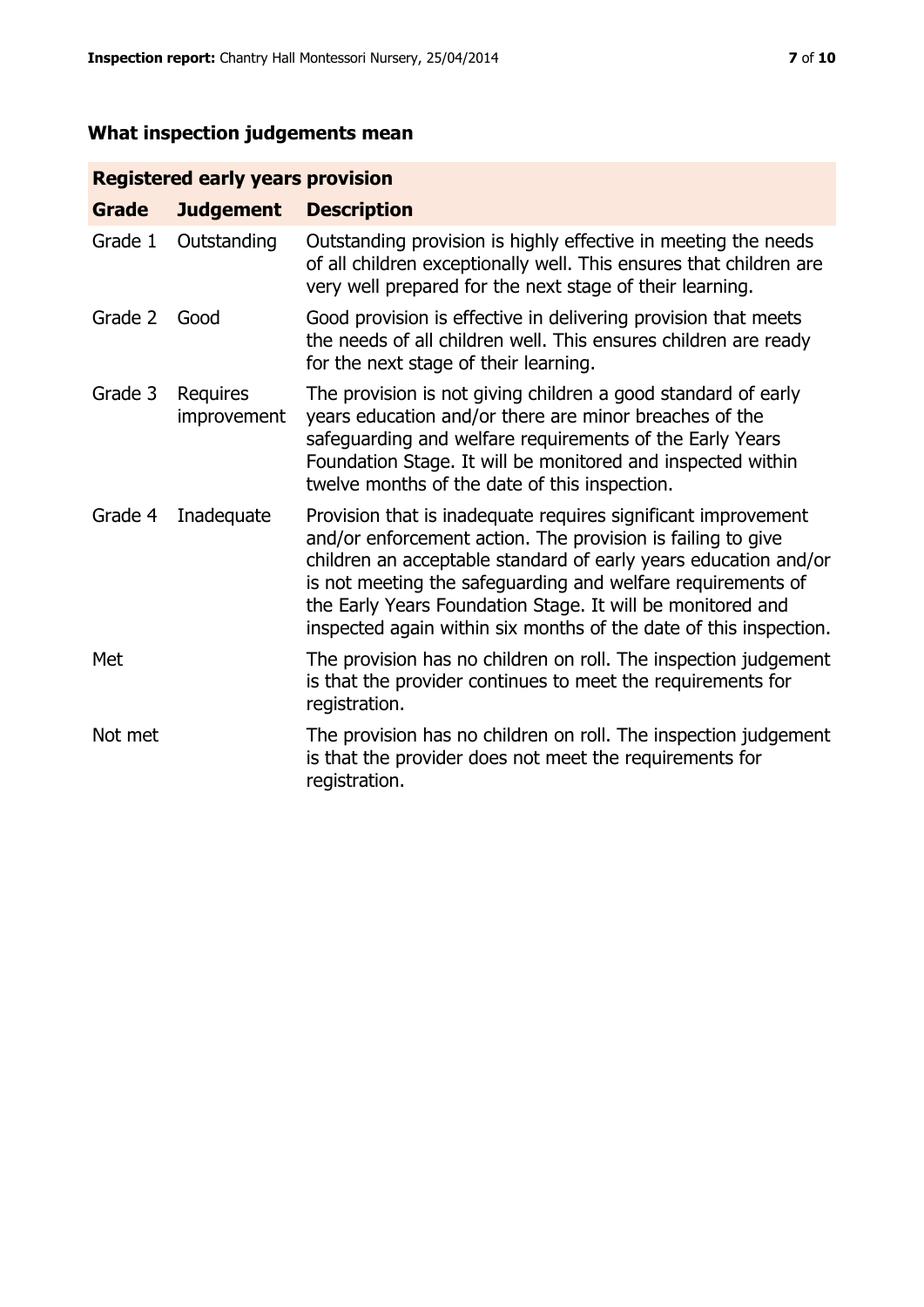### **Inspection**

This inspection was carried out by Ofsted under sections 49 and 50 of the Childcare Act 2006 on the quality and standards of provision that is registered on the Early Years Register. The registered person must ensure that this provision complies with the statutory framework for children's learning, development and care, known as the Early Years Foundation Stage.

# **Setting details**

| Unique reference number       | EY468774                 |
|-------------------------------|--------------------------|
| <b>Local authority</b>        | Haringey                 |
| <b>Inspection number</b>      | 937952                   |
| <b>Type of provision</b>      | Full-time provision      |
| <b>Registration category</b>  | Childcare - Non-Domestic |
| <b>Age range of children</b>  | $0 - 5$                  |
| <b>Total number of places</b> | 46                       |
| Number of children on roll    | 46                       |
| <b>Name of provider</b>       | Norfolk Lodge School Ltd |
| Date of previous inspection   | not applicable           |
| <b>Telephone number</b>       | 02084471565              |

Any complaints about the inspection or the report should be made following the procedures set out in the guidance *'Complaints procedure: raising concerns and making complaints* about Ofsted', which is available from Ofsted's website: www.ofsted.gov.uk. If you would like Ofsted to send you a copy of the guidance, please telephone 0300 123 4234, or email enquiries@ofsted.gov.uk.

# **Type of provision**

For the purposes of this inspection the following definitions apply:

Full-time provision is that which operates for more than three hours. These are usually known as nurseries, nursery schools and pre-schools and must deliver the Early Years Foundation Stage. They are registered on the Early Years Register and pay the higher fee for registration.

Sessional provision operates for more than two hours but does not exceed three hours in any one day. These are usually known as pre-schools, kindergartens or nursery schools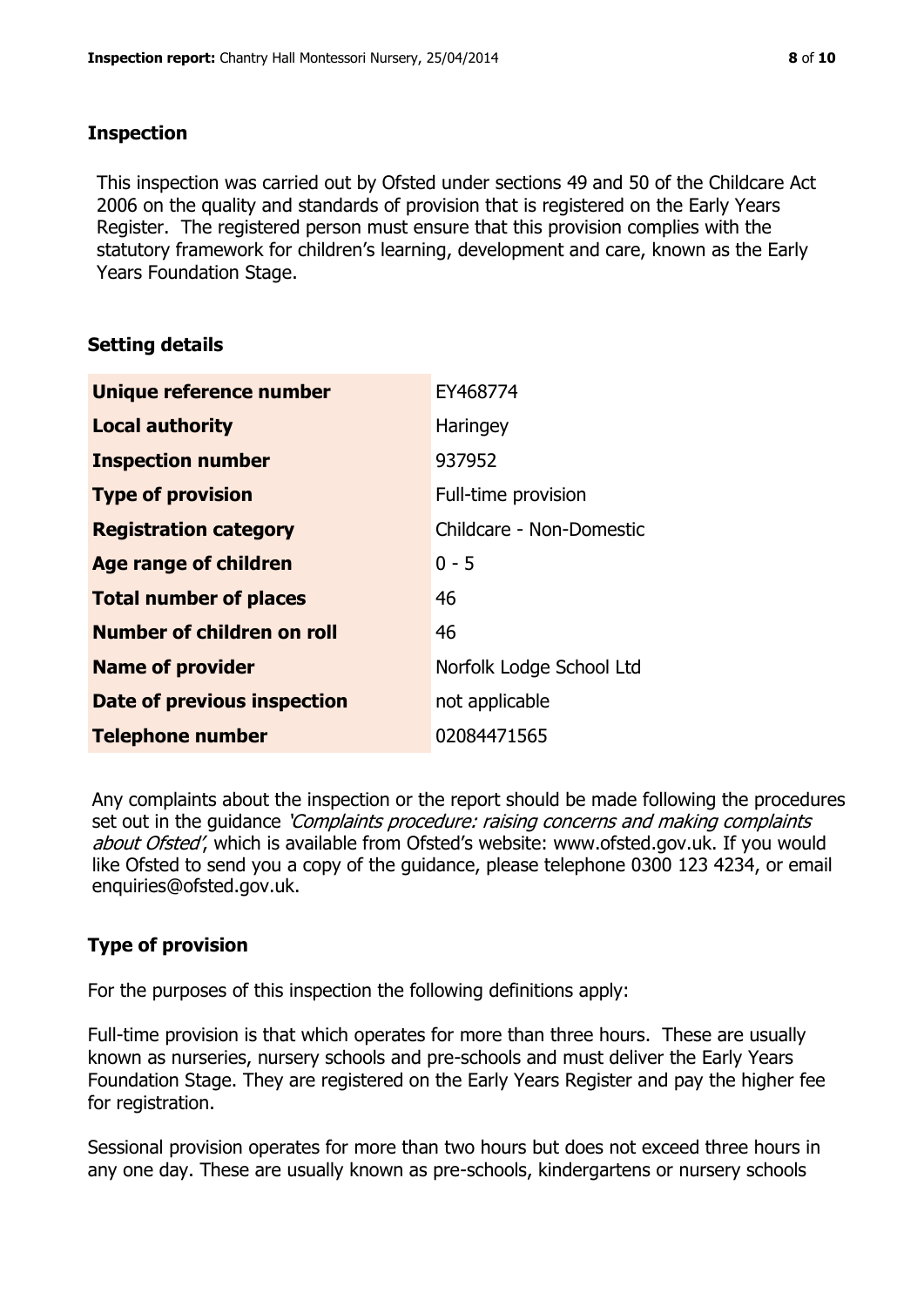and must deliver the Early Years Foundation Stage. They are registered on the Early Years Register and pay the lower fee for registration.

Childminders care for one or more children where individual children attend for a period of more than two hours in any one day. They operate from domestic premises, which are usually the childminder's own home. They are registered on the Early Years Register and must deliver the Early Years Foundation Stage.

Out of school provision may be sessional or full-time provision and is delivered before or after school and/or in the summer holidays. They are registered on the Early Years Register and must deliver the Early Years Foundation Stage. Where children receive their Early Years Foundation Stage in school these providers do not have to deliver the learning and development requirements in full but should complement the experiences children receive in school.